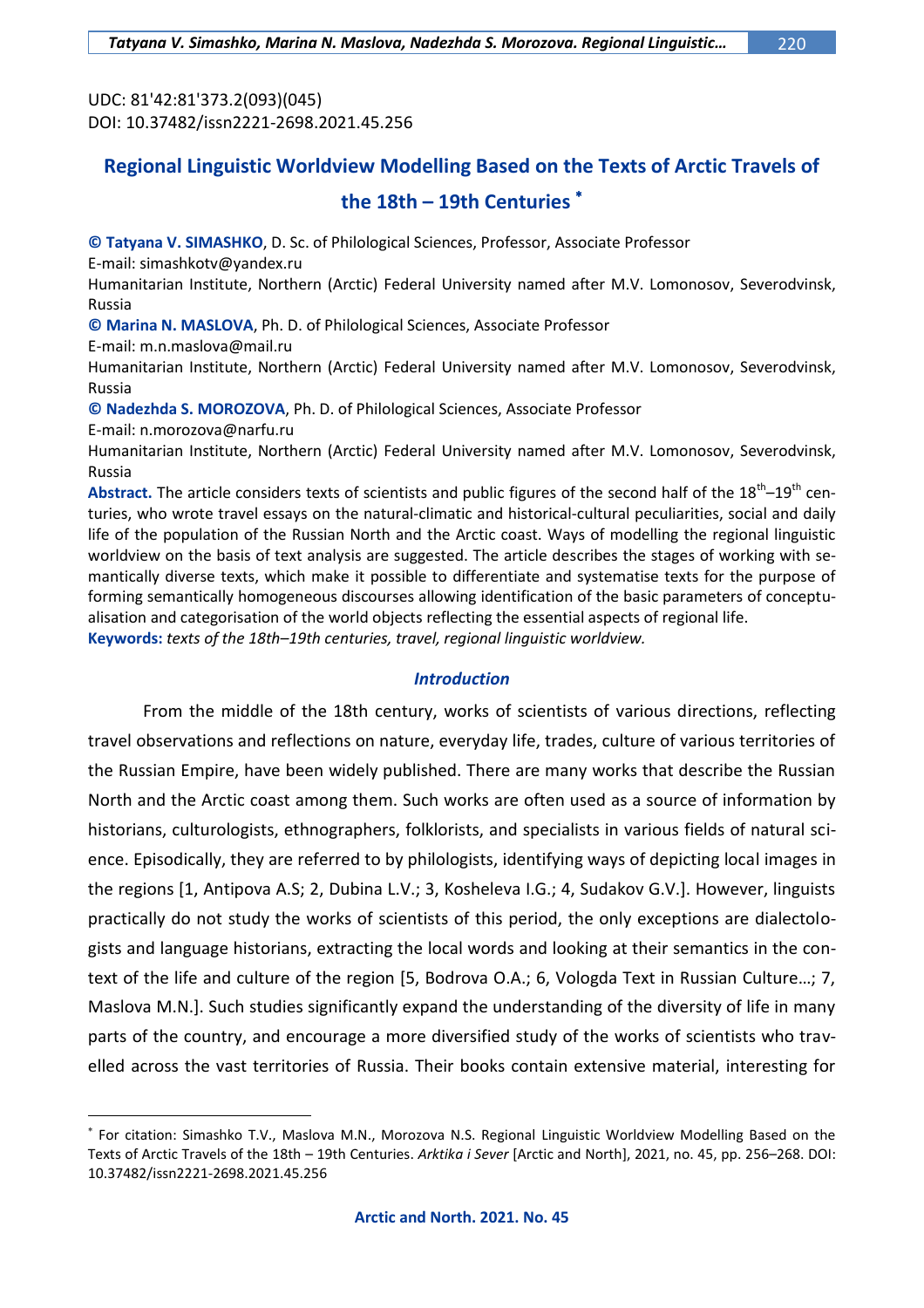linguo-cognitive and linguo-culturological studies and for modeling the regional picture of the world.

## *Theoretical basis*

The study of regional uniqueness has noticeably intensified in recent years. On the basis of a variety of both material and spiritual sources, their specific features are determined, principles for identifying regional identity are proposed, and generalizing models are developed [8, Andryushchenko I.A.; 2, Dubina L.V.; 9, Pisachkin V.A.; 10, Biktimirova Yu.V.; 11, Galimova E.Sh., Loshakov A.G.; 12, Shrenk A.I.]. At the same time, many theoretical problems remain debatable in science. Thus, for example, the questions about the status of the regional language picture of the world, about the ways of its modeling, about the correlation with other components of the general language picture of the world (GLP), including the dialectal GLP, are discussed. Scientists are unanimous in saying that the regional GLP is a fragment of the national one. However, the scope and content of the concept itself does not coincide in different works. It is argued, for example, that "the regional linguistic picture of the world is a fragment of the GLP dialect, which is a union of PDS (private dialect systems)" [13, Klimkova L.A., p. 13; see also: 14, Zamyatin D.N.]. The reason for this is that GLPs reflect the specific features of the regions. However, it is obvious that the concepts of dialectal and regional GLPs are identified. The cited author notices this and suggests that within the national GLP, "the regional GLP has a broader character" [Ibid.]. Meanwhile, it remains unknown: at what expense is the content expanded?

The concept of regional GLP began to be filled with new meanings in connection with the active study of the characteristics of urban speech in different regions. It turned out that despite considerable commonality, each region reveals its own specifics. There are many works that describe separate locally coloured linguistic units, primarily at the phonetic or lexical level [15, Gramatchikova N.B; 16, Morozova O.E.; 17, Popov R.V.; 18, Khlybova S.V.]. It seems promising to turn to larger units — texts that are recognized as relevant to certain regions and thus allow one to identify important and relevant features of them. The long tradition of literary studies of images of different parts of the country, created by writers, enriched with the concepts of "supertext" ("hypertext"), is currently continuing. Scientists are trying to understand the ways of creating "an integral geopoetic image that reflects not only and not so much the individual author's perception of the area, but a collective, generalized, revealing the most important, determining in its spatial picture" [19, Simashko T.V., p. 7; see also: 20, Schmitt-Egner P.; 21, Morozova N.S.; 22; Noeva, S.E.; 23, Northern Text…]. At the same time, the results of the search for meaning significantly depend on the corpus of the studied texts, so it is natural that the criteria for their selection are discussed. G.V. Sudakov believes that such texts should show "pulsation of strong points of cultural memory in relation to historically and culturally significant territory" [4, Sudakov G.V., p. 120].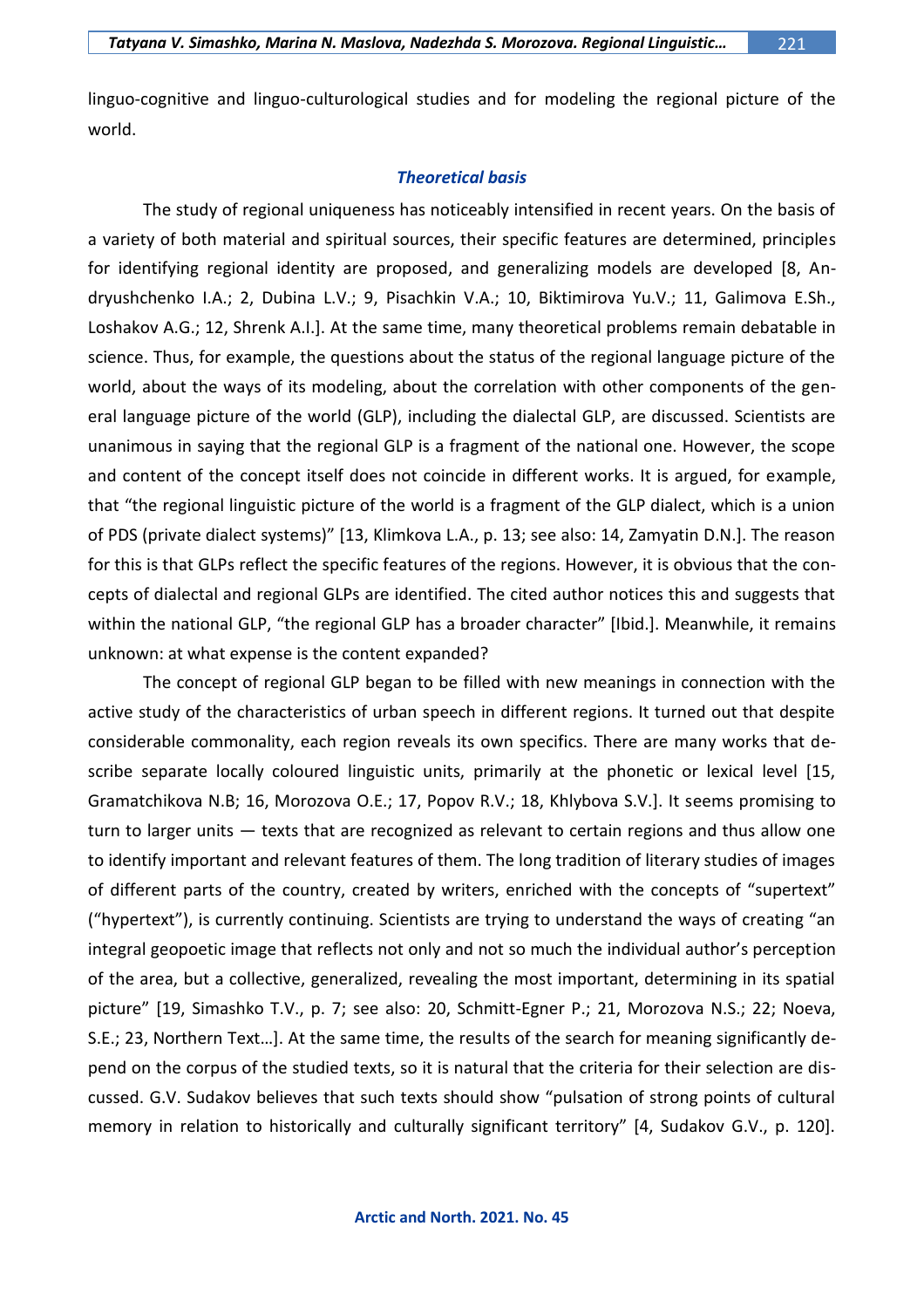Consequently, such texts, brought together in a single thematic space (Northern, Siberian, Vologda texts, etc.), reveal the artistic reflection of the national picture of the world.

They also address the issue of formation of actual concepts, it is considered that "this transfers the interest of linguoconceptology and regional linguistics from the research of traditional cultural concepts to the study of concept variants in the specificity of their dynamic existence" [25, Orlova O.V., p. 4]. However, it is more likely that this may not be a complete "translation", but a special emphasis in the study Clarification of the semantics of cultural prototypes as a matrix of actual concepts (an example of the author: gold, coal as a matrix — oil as an actual concept), output of media-concepts in other spheres including artistic one demonstrate dynamic aspect as an important component in modeling regional GLP [26, Babenko I.V.; 27, Golovneva E.V.; 25, Orlova O.V., etc.].

Thus, if we use the criteria for limiting the material and at the same time set the vector of analysis, then we can identify individual fragments of the regional picture of the world. Carrying out research on the basis of language and texts, it is possible to talk about a fragment of the regional GLP. However, all the diversity of the features of a particular region as a cultural, social and natural space requires the efforts of scientists from different branches of knowledge. At the same time, it seems that the success of such studies largely depends on the unified theoretical foundations adopted by scientists.

In this regard, such an interdisciplinary scientific direction as humanitarian geography, which has been actively recently asserted, is of special interest, [28, Tuan Yi-Fu; 29, Terkulov V.I.]. In general terms, it is defined as a field of knowledge, which "studies different ways of representation and interpretation of terrestrial spaces in the human activity, including mental activity" [28, Tuan Yi-Fu, p. 26]. V.N. Streletskiy believes that "the core of the integration of humanities and geography disciplines" [29, Terkulov V.I., p. 95] is cultural geography. According to the publications, a lot is still in the formation stage: methodological foundations are being clarified, various approaches are being developed, and the terminological apparatus is being formed. At the same time, there is a noticeable increase in the number of works, where ideas of this direction are developed on a specific material [30, Erofeeva E.V.; 31, Kalutskov V.N.; 32, Bell D.S.A.; CHG  $^{1}$ ; etc.].

The study undertaken by us is based on the material of texts written by scientists of various specialties and public figures during their travels in the North (or based on their results). These books represent the life of different localities (often the same ones) in the vast northern space observed in the 18th–19th centuries. The texts differ insignificantly in terms of observation time; records are made approximately every 10–15 years. This makes it possible not only to model the regional GLP in the form of certain historical fragments, but also to trace their dynamics.

 $\overline{a}$ 

 $^1$  Cultural and Human Geography, vol. 1, no. 1, 2012. [URL:http://gumgeo.ru/index.php/gumgeo/article/view/28](http://gumgeo.ru/index.php/gumgeo/article/view/28) (accessed 25 February 2020).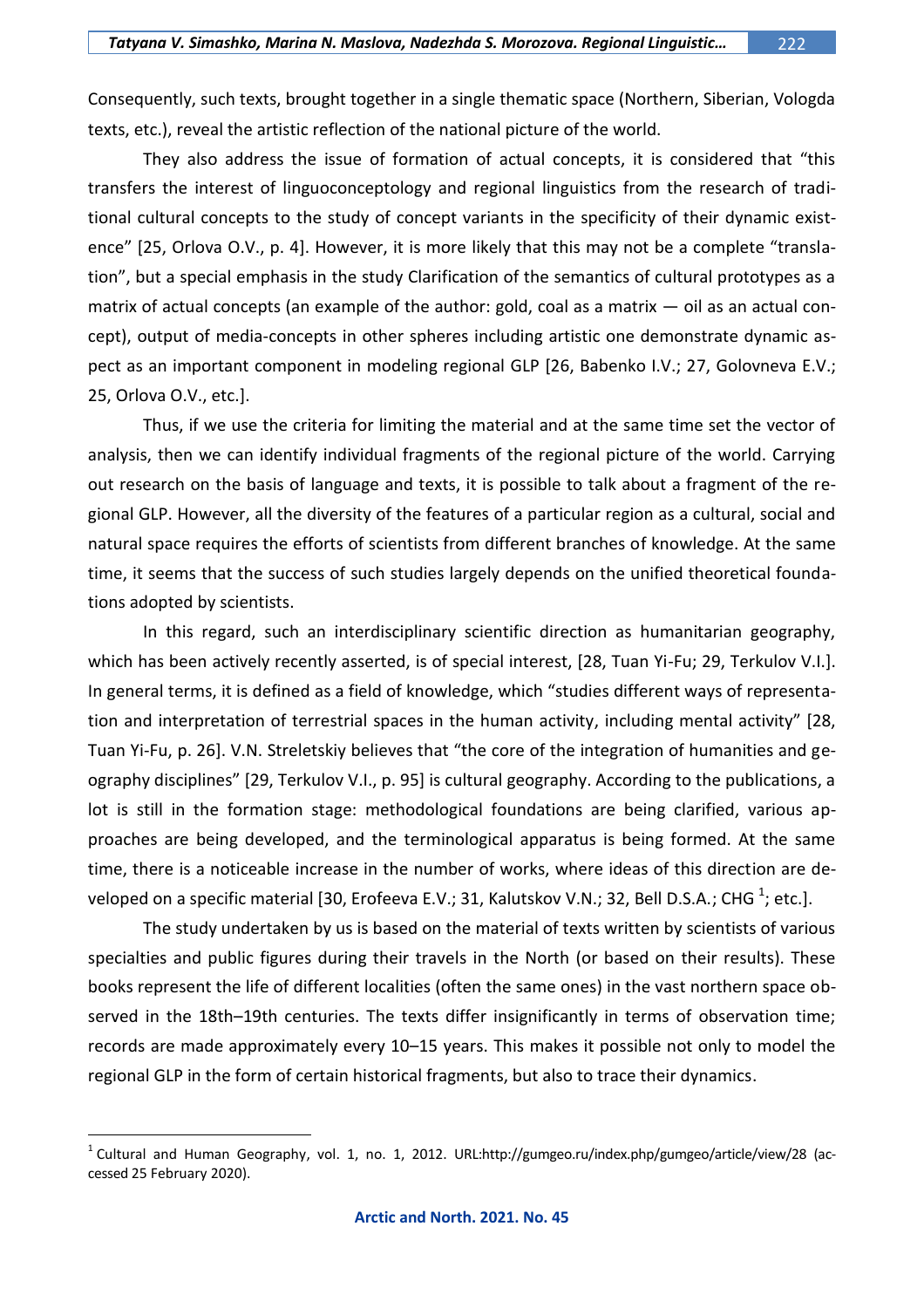## *Material and research methods*

Some of the studied texts are multi-volume editions, sometimes their content goes beyond the Russian North. In general, the content of the texts covers a historically heterogeneous period, differs in specific tasks set by the authors, attention to different aspects of life, and sometimes even in the choice of material. This requires the establishment of separate stages of research and the identification of techniques and methods of analysis at each stage.

The initial and important step is the development of criteria for selecting sources, the main of which are the following: the commonality of the real chronotope, the pragmatic content of the text, the presence of the author-subject as an eyewitness of the described lands.

Texts grouped in accordance with the mentioned criteria are subjected to cognitivediscursive analysis. In the course of the analysis, contexts are identified and named in each text on the basis of their semantic dominance. Fragments of different texts with the same name are considered as a single discursive space.

The identified and named discourses are studied using elements of contextual, typological and interpretative methods. Besides, at this stage, cognitive-discursive analysis is accompanied by a comparative analysis in order to identify similarities in the representation of world objects and the author's personal perception of the features of the described region.

The results obtained during the analysis of the discursive spaces of the same name can be presented in the form of particular conceptual models, each of which is taken into account in modeling a particular fragment of the regional linguistic picture of the world.

## *Research results*

The systematization of travel texts is based on the time, spent by scientists in the North, and not the year of publication, since for various reasons manuscripts may have been published much later than they were written. For example, P.I. Chelishchev travelled from May to December 1791, but his book "Travels in the North of Russia" was published only in 1886, and this is not a single case.

Some of the works under study include texts written by other authors. Thus, after the death of I.I. Lepekhin, the fourth volume of the book "Daily notes of a journey <...> through various provinces of the Russian state" was edited by a member of his expedition N.Ya. Ozeretskovskiy, who included his notes on the White Sea in this volume. In the same volume, he places the description of Novaya Zemlya, provided by F.I. Fomin and V.V. Krestinin. There are similar phenomena in other works, for example, F.P. Litke, highly appreciating the records of his navigator Belyaev, includes his Journal in the chapter "The White Sea Expedition" <sup>2</sup>. The heterogeneity of the

 $\overline{a}$ 

<sup>&</sup>lt;sup>2</sup> Litke F.P. Chetyrekhkratnoe puteshestvie v Severnyy Ledovityy okean na voennom brige «Novaya Zemlya» [Four trips to the Arctic Ocean on the military brig "Novaya Zemlya"]. Moscow; Leningrad, Geografgiz Publ., 1948, 334 p. URL http://az.lib.ru/l/litke f p/ text 0040. shtml (accessed 25 February 2020).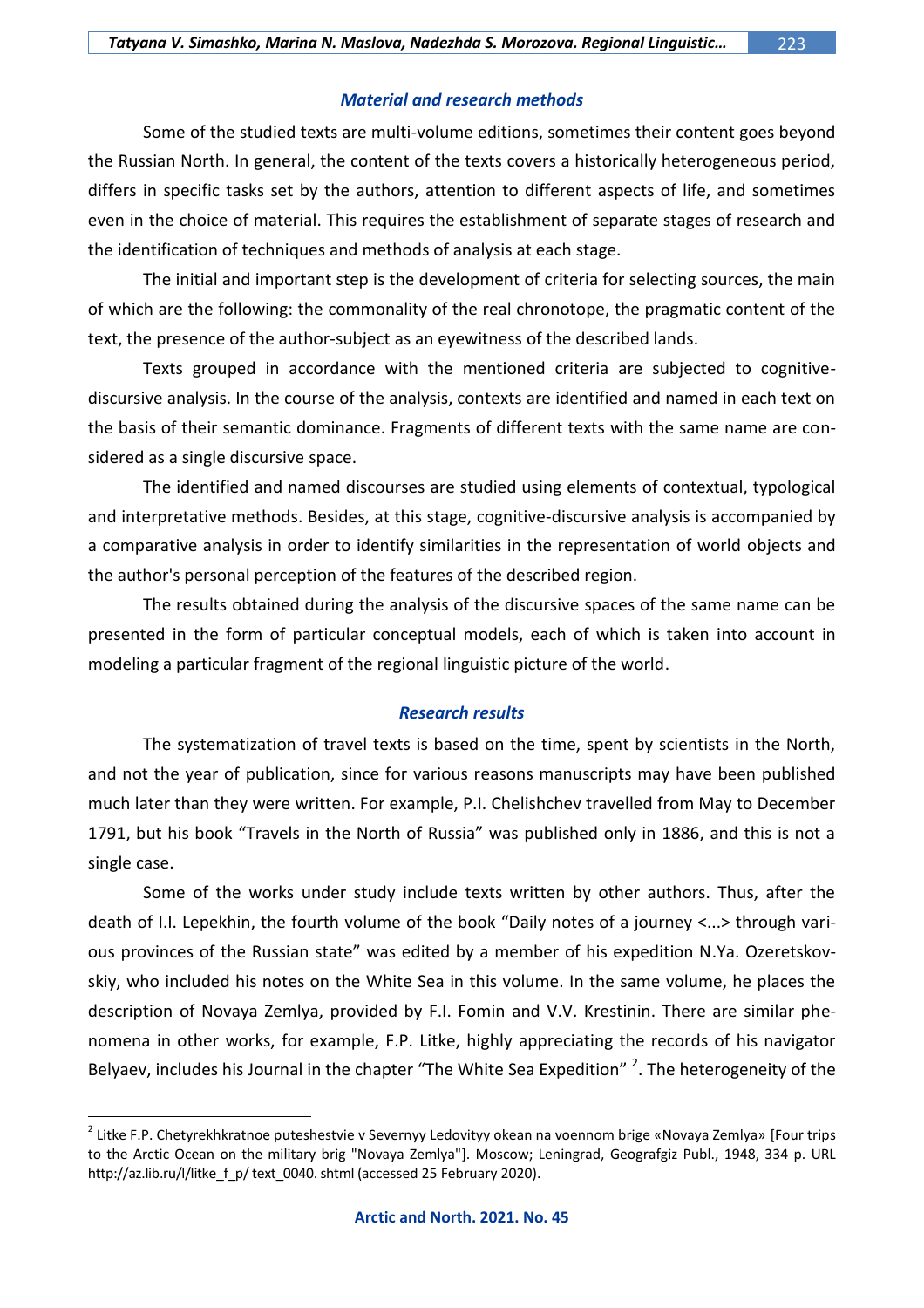texts is also due to the fact that many of the books contain archival documents (or extracts from them), historical or statistical references, and stories of local residents.

The structure and content of the studied works is complicated by the fact that the authors often retell or quote the texts of scientists who have visited the same places, and do not always provide them with references. Studying ethnographic sources, O.A. Bodrova writes that the rules of citation are developed at the turn of the 19th–20th centuries. [33, Burykin A.A., p. 292]. However, references are numerous in the studied works of the first half of the 19th century (F.P. Litke, M.F. Reinecke, A.I. Schrenk, etc.), although the inclusion of other people's texts without any reservations is often observed, which requires textual verification.

Thus, texts, arranged in chronological order, make it possible to detect duplicated fragments (often literally), digress from them, and compare the amount of information reported by each of the authors. This makes it possible to identify the features of the sites described by the travellers and to determine what historical, cultural, social, and naturalistic information was provided by each author compared to the others.

The boundaries of the geographical space, represented in the works under study, are not identical. Thus, P.I. Chelishchev travelled from St. Petersburg to the White Sea, along the Dvina to Arkhangelsk and further to the Vologda and Novgorod governorates. The route of A.I. Shrenk ran from St. Petersburg to Arkhangelsk, and then to Mezen, from it to the Ural Range and back. Hydrograph M.F. Reinecke explores the White and Barents Seas and describes their coasts. F.P. Litke studied the eastern part of the Barents Sea, the White Sea, went on an expedition to Novaya Zemlya, examined the features of coastal areas, and also provided information about the life and activities of their inhabitants. The content of these sources, as well as ones not mentioned here, provides a selection of contexts that reveal the realities of the area visited by the travellers over the years.

The most reliable reference point for combining the contexts into a single discursive space can be natural geographical objects: the sea or parts of it, rivers, ridges, mountains, the directions of travel in the world, which are named by the travellers. The above said does not exclude the fact that such landmarks cannot be considered names of settlements, but in the period under study they are few in number and located at a considerable distance from each other. The space between them was not described and was only approximately measured. Their description and characterization of individual geographical features becomes an important task for understanding the characteristics of the Northern Territory and the living conditions of people. This task is consistently performed by travellers. It is worth noting that they often come to the same settlement from different directions, depending on the built (or established) route.

For example, A.I. Schrenk first arrived in the city of Mezen in May 1837 from Arkhangelsk, describing soils, rocks, vegetation, birds, people's activities, etc. But on May 11, on the way to Mezen, the previously ice-free river turned out to be blocked "an impenetrable mass of ice, which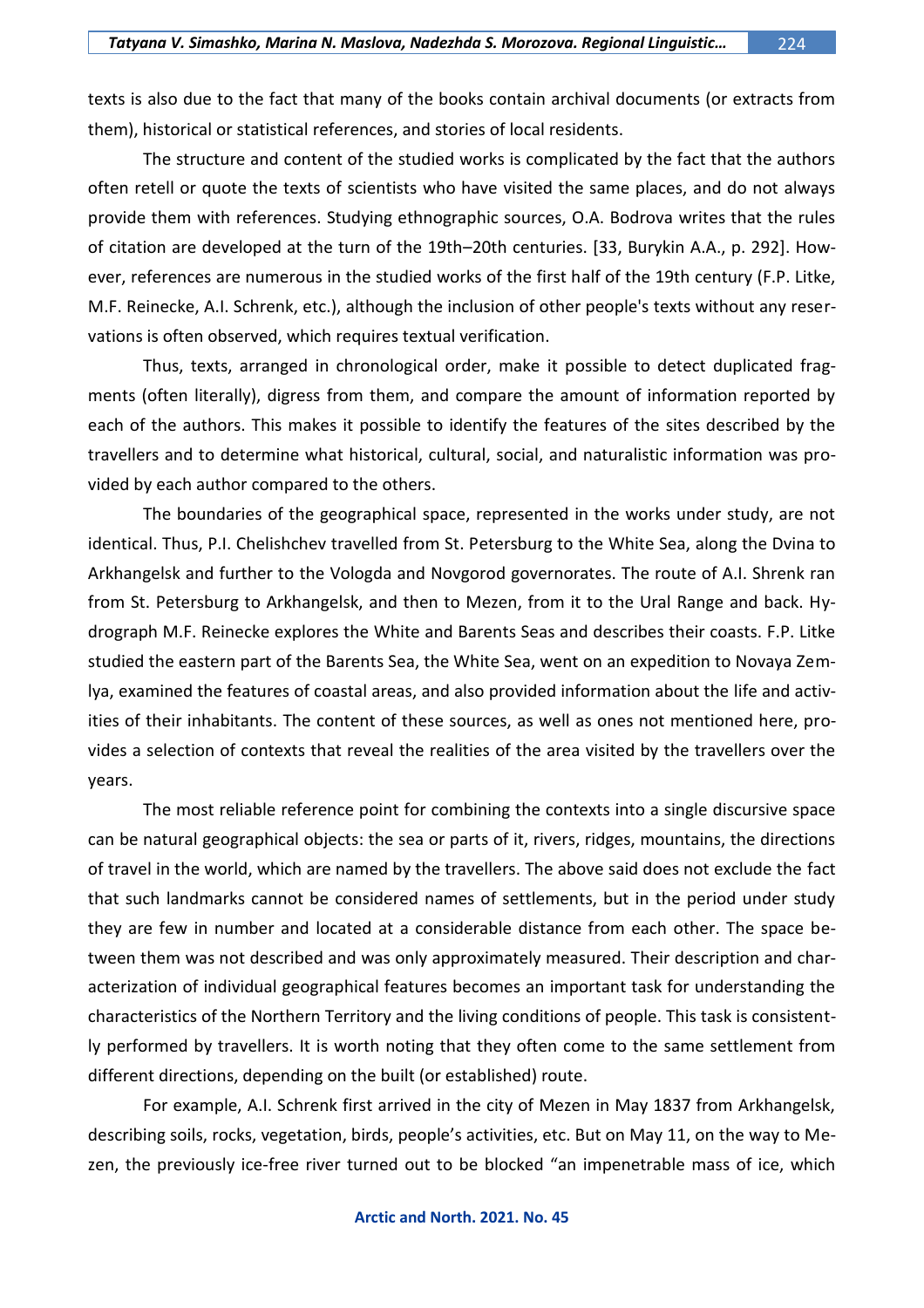completely blocked our path" [34, Streletskiy V.N., p. 90]. This forced him to change the route slightly and made it possible to include new geographical objects in the description and to tell about the path he managed to get to the place. The second time he arrived there was on October 6, 1837, from Pechora after exploring the Bolshezemelskaya Tundra. Therefore, the Mezen area is described from the other side, from the north-east. Moreover, the swamps of Malozemelskaya Tundra forced the travellers to go not by a straight line, but by a detour, which further enlarged the observation from the north. S.V. Maksimov reached this town in the middle of November 1856, "already covered with deep snow" [35, Maksimov S.V., p. 21], and described the nearby localities, the villages of Semzha and Dolgoshchelye, the Mezenskiy and Kaninskiy coasts of the White Sea, deadly sea crafts, communicated with the Old Believers, talked about the Samoyeds who arrived in Mezen, etc.

Thus, the systematization of contexts based on real geographical objects allows us to consider them as a single cognitive-discursive space, a specific historical discourse, individual fragments of which are dated not just by the year, but by the month and date, even often by the hour of the observed events.

All travellers strive to tell about different aspects of life in the surveyed area, so the discourses established are thematically diverse and multilayered, although they are limited by those realities that may come to the attention of the authors. A comparison of the texts of different authors shows that there are objects that are described by all or almost all authors. At the same time, there are objects that are highlighted in few books. The repetition of the same geographical, social or cultural features in different texts can be regarded as a semantic dominant feature. The thematic and semantic homogeneity of such contexts allows us to identify key concepts and, on this basis, to name the semantic dominant. Often events become such names, for example, *ice on rivers, ice on the sea, blizzards in the North, sea fishing of coastal residents*, etc., but the names of semantic dominants can also be the names of individual geographical objects: *swamps, forests, tundra, birds*, etc. or significant settlements — *Pustozersk, Pinega, Onega*, etc.

The contexts describing objects occurring in a small number of texts can also be presented as semantic dominants, no less significant for the characterization of the region. This is explained by the fact that the scarcity of texts does not mean a small number of contexts, as the reference to certain objects can be dictated by the professional interests of the author. For example, A.I. Schrenk's book contains a significant number of contexts describing rocks, soils and their characteristic vegetation. He made these records and collects herbarium throughout his journey. Therefore, the descriptions he provided are complementary to the information on the terrains, provided by other authors.

Actually, in any semantic dominant, all contexts are meaningfully complementary. A comparative analysis of contexts united by the names of a semantic dominant makes it possible to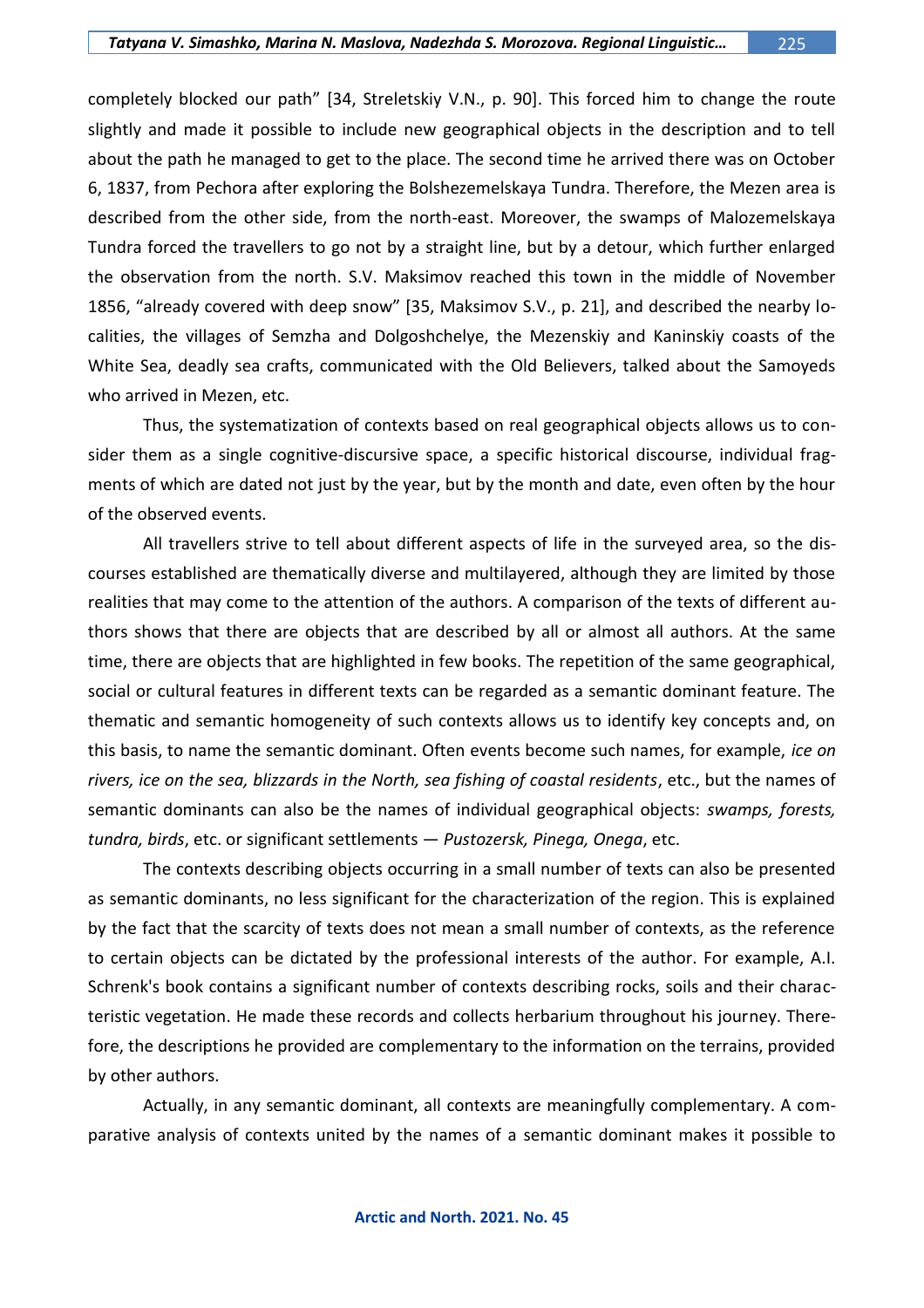identify the main parameters of the conceptualization and categorization of objects, to present them in the form of particular models that reflect regional features.

However, the texts under analysis are not dry reports; on the contrary, they are stylistically remarkable for their authors' personalities. The way they express the direct characteristics of the objects, the way they reflect their different sides, the way they adapt and use local words with semantic differences from literary ones and the structure of the texts help to determine the parameters for the construction of private models.

At the same time, the author often needs a detailed description of entire situations in order to create a picture that is rare for residents of other regions. In such cases, the author aims to describe his own impressions through assessments, metaphors, comparisons. This is done not for giving "artisticness" to the image, but to convey the peculiarities of the observed phenomena.

Let us use examples from the book by F. Litke to show how he describes ice on the White Sea. The author uses figurative expressions to describe the ice as a whole: *"ice fields", "ridge of ice floes", "ice islands", "solid ice chain", "impassable ice", "ice giants"*. He compares the ice with *"a ship under sail", "through the darkness, like ghosts"*. The rapid change in its appearance is described by words that allow seeing the ice in different states: *"scattered ice", "thick ice", "small ice floes", "large and frequent ice", "solid ice", "drifting, rather rare ice", "dense ice"*. Ice is a constant threat: *"several other ships <…> were covered with ice <…> and perished there with all the people"; ice "knocked out the stand from under the reserve anchor"; ice limits "the horizon with high, stacked ice mountains, one on top of the other, beyond which nothing was already visible".* Sailors, escaping, are trying to maneuver, *"go into the icy bay".* The author adds sound characteristics to the visual ones: the ice, colliding, creates *"noise similar to breakers"; "Dead silence was interrupted only by the crashing of waves against the ice, the distant roar of collapsing ice floes"* <sup>3</sup> .

Therefore, the examples quoted from the book by one author only, far from being complete, show that the introduction of "semantic dominant" concept enables systematisation of homogenous material and setting parameters, which are used to characterise the object, reflecting regional specificity.

## *Conclusion*

The studied travel texts have significant historical value, covering natural, climatic, social, cultural information of one of the largest regions of the country. However, it is not just the volume of information that is important for us, which has been repeatedly referred to by researchers in different fields. Of interest are the texts themselves, their structural organization, ways of linguistic expression of personal impressions of eyewitnesses of those distant times and events, their as-

 $\overline{a}$ 

<sup>&</sup>lt;sup>3</sup> Litke F.P. Chetyrekhkratnoe puteshestvie v Severnyy Ledovityy okean na voennom brige «Novaya Zemlya» [Four trips to the Arctic Ocean on the military brig "Novaya Zemlya"]. Moscow; Leningrad, Geografgiz Publ., 1948, p. 105, 123- 130. URL [http://az.lib.ru/l/litke\\_f\\_p/ text\\_0040. shtml](http://az.lib.ru/l/litke_f_p/%20text_0040.%20shtml) (accessed 25 February 2020).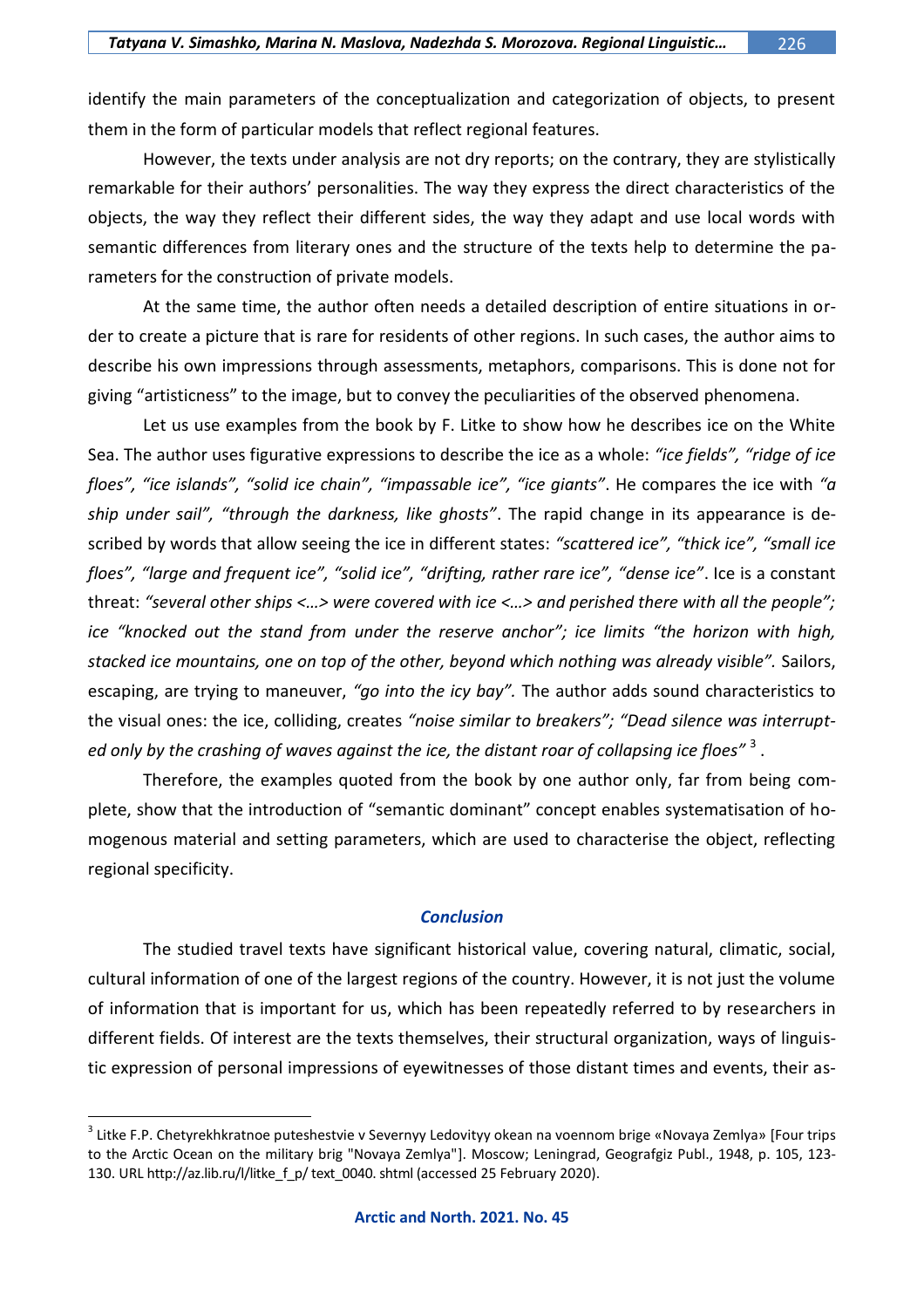sessment of the place of the Russian North in the context of the history and life of the country. It opens up the possibility of modeling a regional linguistic picture of the world, relying not only on separate groups of words that appeared due to the need to reflect the realities of the region, but also on texts that reveal past events and unique natural phenomena in their completeness, visibility and versatility.

The methodology of analysis of texts with diverse content presented in the work allows us to approach them differentially, to systematize them in such a way as to produce quite homogeneous discourses in terms of content, which would make it possible to detect the main parameters of conceptualization and categorization of objects of the world, reflecting the most significant aspects life of the region.

## *References*

- 1. Antipova A.S. Arkhangelogorodskiy subtekst Severnogo teksta [Arkhangelsk Subtext of the Northern Text]. In: *Severnyy tekst kak logosnaya forma bytiya Russkogo Severa: monografiya* [Northern Text as a Logos Form of Existence of the Russian North]. Arkhangelsk, Imidzh-Press Publ., 2017, vol. 1, pp. 276–282. (In Russ.)
- 2. Dubina L.V. Dominanty regional'noy kartiny mira v Tomskom Internete [Dominants of the Regional Picture of the World in the Tomsk Internet]. In: *Aktual'nyy srez regional'noy kartiny mira: kul'turnye kontsepty i neomifologemy: monografiya* [Actual Section of the Regional Picture of the World: Cultural Concepts and Neomythologemes]. Tomsk, Tomsk State Pedagogical University Publ., 2011, pp. 86–103. (In Russ.)
- 3. Kosheleva I.G. Religioznyy aspekt tsennostno-smyslovoy oppozitsii «svoy / chuzhoy» v knige S.V. Maksimova «God na Severe» [The Religious Aspect of the Value-Semantic Opposition "Friend / Foe" in the Book of S.V. Maksimova "A Year in the North"]. In: *Severnyy i Sibirskiy teksty russkoy literatury: tipologicheskoe i unikal'noe* [Northern and Siberian Texts of Russian Literature: Typological and Unique]. Arkhangelsk, ID SA-FU Publ., 2014, pp. 226–233. (In Russ.)
- 4. Sudakov G.V. V.I. Belov i problema «Vologodskogo teksta» [V.I. Belov and the Problem of the "Vologda Text"]. In: *Vologodskiy tekst v russkoy kul'ture: sb. statey po materialam konferentsii* [Vologda Text in Russian Culture: Proc. Conference]. Vologda, Legiya Publ., 2015, pp. 118–129. (In Russ.)
- 5. Bodrova O.A. «Dialog» etnografov: k probleme intertekstual'nosti nauchnogo etnograficheskogo teksta o saamakh vtoroy poloviny XIX – nachala XX v. [Ethnographers' "Dialogue": The Problem of Intertextuality in Scientific Ethnographic Work in the Latter Part of the 19th—Early 20th Centuries]. *Antropologicheskij forum* [Forum for Anthropology and Culture], 2013, no. 19, pp. 276–294.
- 6. *Vologodskiy tekst v russkoy kul'ture: sb. statey po materialam konferentsii* [Vologda Text in Russian Culture: Collection of Articles on the Materials of the Conference]. Vologda, Legiya Publ., 2015, 379 p. (In Russ.)
- 7. Maslova M.N. Formirovanie edinits denotativnogo klassa <veter> v tekstakh nauchnogo stilya (na materiale slovarey i tekstov XVII–XIX vv.): diss. kand. filol. nauk [Formation of Units of the Denotative Class "Wind" in the Texts of the Scientific Style (Based on the Material of Dictionaries and Texts of the 17th – 19th Centuries): Cand. Philol. Sci. Diss.]. Severodvinsk, 2018, 196 p. (In Russ.)
- 8. Andryushchenko I.A. Teoreticheskie problemy modeli izucheniya regional'noy kul'tury: problema metodologii [Theoretical Problems of the Model of the Study of Regional Culture: the Problem of Methodology]. *Uchenye zapiski Tavricheskogo natsional'nogo un-ta im. V.I. Vernadskogo. Seriya: Filosofiya. Kul'turologiya. Politologiya. Sotsiologiya* [Scientific Notes of the Tavricheskiy National University Named After V.I. Vernadsky. Series: Philosophy. Culturology. Political science. Sociology], 2013, vol. 24 (65), no. 3, pp. 9–16.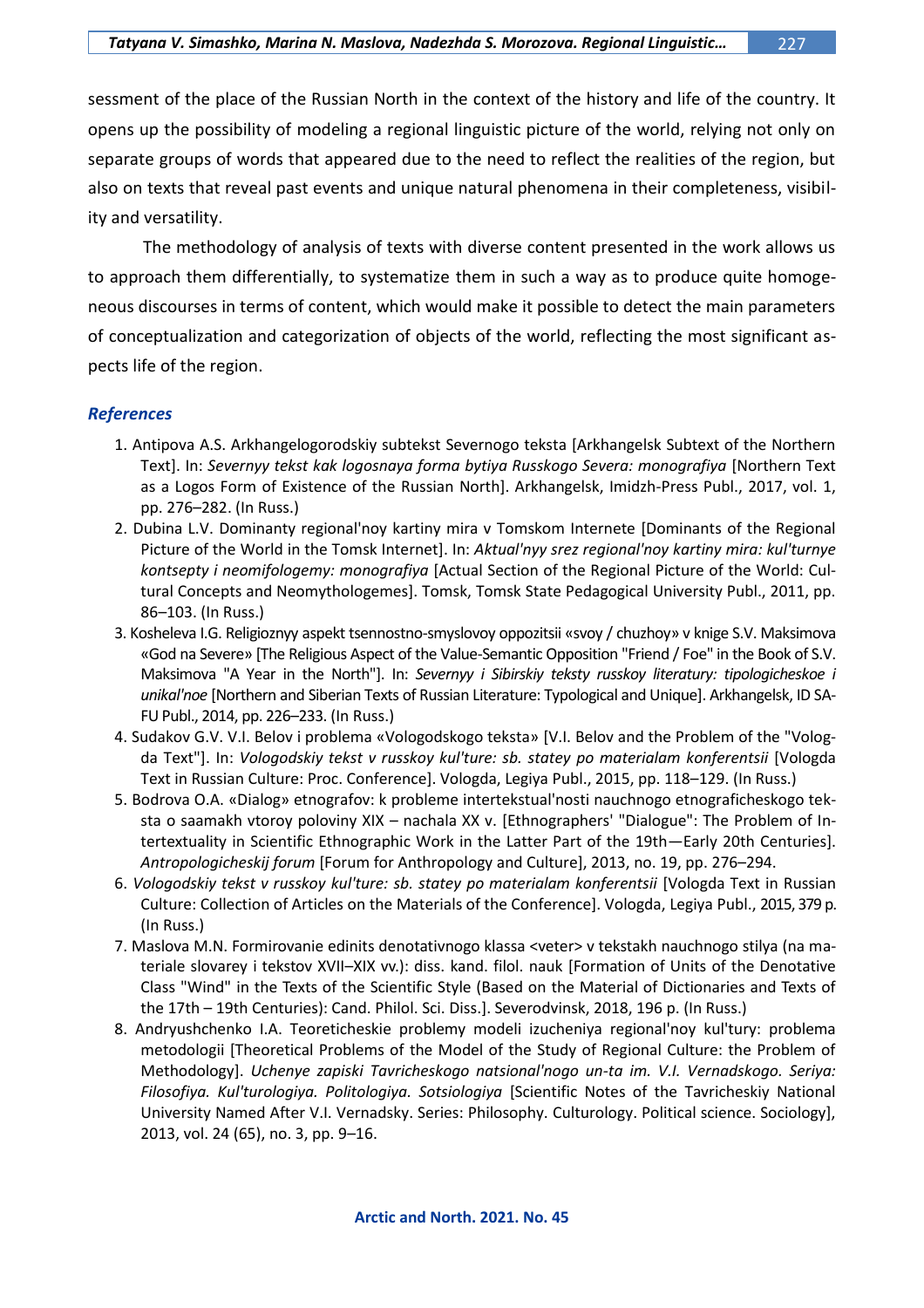- 9. Pisachkin V.A. Prostranstvo smysla v sotsial'noy topologii regiona [The Space of Sense in the Social Topology of a Region]. *Regionologiya* [Regionology], 2017, vol. 25, no. 4, pp. 656–669.
- 10. Biktimirova Yu.V. Bytiynoe prostranstvo v yazykovoy kartine mira pervoprokhodtsev i pervoposelentsev Zabaykal'ya v yazyke pamyatnikov pis'mennosti Nerchinskogo voevodstva XVII–XVIII vekov [The Existential Space in the Language Picture of the World of Transbaikalia Pioneers in the Language of the Written Monuments of the Nerchinsk Voivodeship in the 17th–18th Centuries]. *Gumanitarnyy vector* [Humanitarian Vector], 2018, vol. 13, no. 5, pp. 6–15.
- 11. Galimova E.Sh., Loshakov A.G. *Severnyy i Sibirskiy teksty russkoy literatury: tipologicheskoe i unikal'noe* [Northern and Siberian Texts of Russian Literature: Typological and Unique]. Arkhangelsk, SAFU Publ., 2014, 386 p. (In Russ.)
- 12. Shrenk A.I. *Puteshestvie k severo-vostoku Evropeyskoy Rossii* [Travel to the North-East of European Russia]. Moscow, 2009, 496 p. (In Russ.)
- 13. Klimkova L.A. *Nizhegorodskaya mikrotoponimiya v yazykovoy kartine mira: avtoref. Diss. dokt. filol. nauk* [Nizhny Novgorod Microtoponymy in the Linguistic Picture of the World: Dr. Philol. Sci. Diss. Abs.]. Moscow, 2008, 65 p. (In Russ.)
- 14. Zamyatin D.N. Gumanitarnaya geografiya: formirovanie predmeta i metoda [Humanitarian Geography: the Formation of the Subject and Method]. *Sotsiologicheskoe obozrenie* [Sociological Review], 2010, vol. 9, no. 3, pp. 26–50.
- 15. Gramatchikova N.B. Finno-ugorskoe naselenie Severa Rossii: vzglyad russkogo etnografa (po materialam ocherkov S. V. Maksimova «God na Severe») [Finno-Ugric Population of Northern Russia: The View of a Russian Ethnographer (Based on S.V. Maksimov''s A Year in the North)]. *Izvestiya Ural'skogo federal'nogo universiteta. Ser. 2. Gumanitarnye nauki* [Izvestia. Ural Federal University Journal. Series 2. Humanities and Arts], 2015, no. 3 (142), pp. 69–82.
- 16. Morozova O.E. Arkhangel'skiy regiolekt (na materiale rechi zhiteley Arkhangel'ska, Severodvinska, Novodvinska) [Arkhangelsk Regionalect (Based on the Speech of Residents of Arkhangelsk, Severodvinsk, Novodvinsk)]. *Vestnik DonGU. Seriya: Filologiya i psikhologiya* [Bulletin of Donetsk National University. Series D: Philology and Psychology], 2018, no. 1, pp. 21–27.
- 17. Popov R.V. Leksicheskie regionalizmy v gorodskom uzuse Severodvinska [Lexical Regionalisms in the Urban Usus of Severodvinsk]. In: *Problemy kontseptualizatsii deystvitel'nosti i modelirovanie yazykovoy kartiny mira: sbornik nauchnykh Trudov* [Problems of Conceptualization of Reality and Modeling of the Linguistic Picture of the World]. Moscow, 2019, pp. 180–191. (In Russ.)
- 18. Khlybova S.V. Modelirovanie fragmenta regional'noy kartiny mira: Na materiale leksiki russkikh govorov Altaya: avtoref. diss. kand. nauk [Modeling a Fragment of the Regional Picture of the World: Based on the Vocabulary of Russian Dialects of Altai: Cand. Sci. Diss. Abs.]. Barnaul, 1998, 19 p. (In Russ.)
- 19. Simashko T.V. Plotnost' teksta i kompozitsionnye osobennosti knigi S.V. Maksimova «God na Severe» [The Density of the Text and Compositional Features of the Book by S.V. Maksimova "A Year in the North"]. *Vestnik Moskovskogo gosudarstvennogo oblastnogo universiteta* [Moscow Region State University], 2017, no. 2. DOI: 10.18384/2224-0209-2017-2-806
- 20. Schmitt-Egner P. The Concept of «Region»: Theoretical and Methodological Notes on its Reconstruction. *European Integration*, 2002, vol. 24, no. 3, pp. 179–200.
- 21. Morozova N.S. Osobennosti esteticheskogo osvoeniya Severnogo kraya [Features of the Aesthetic Development of the Northern Territory]. In: *Arkhangel'skiy Sever v zerkale yazyka: regional'nyy aspekt yazykovoy kartiny mira: monografiya* [Arkhangelsk North in the Mirror of Language: a Regional Aspect of the Linguistic Picture of the World]. Arkhangelsk, 2010, pp. 70–83
- 22. Noeva S.E. *Poetika geokul'turnogo landshafta v yakutskom romane II-oy poloviny XX veka* [Poetics of the Geocultural Landscape in the Yakut Novel of the Second Half of the 20th Century]. Yakutsk, IGiPMNS SO RAN Publ., 2017, 125 p. (In Russ.)
- 23. *Severnyy tekst kak logosnaya forma bytiya Russkogo Severa: monografiya* [Northern Text as a Logos Form of Existence of the Russian North]. Arkhangelsk, Imidzh-Press Publ., 2017, vol. 1, 389 p. (In Russ.)